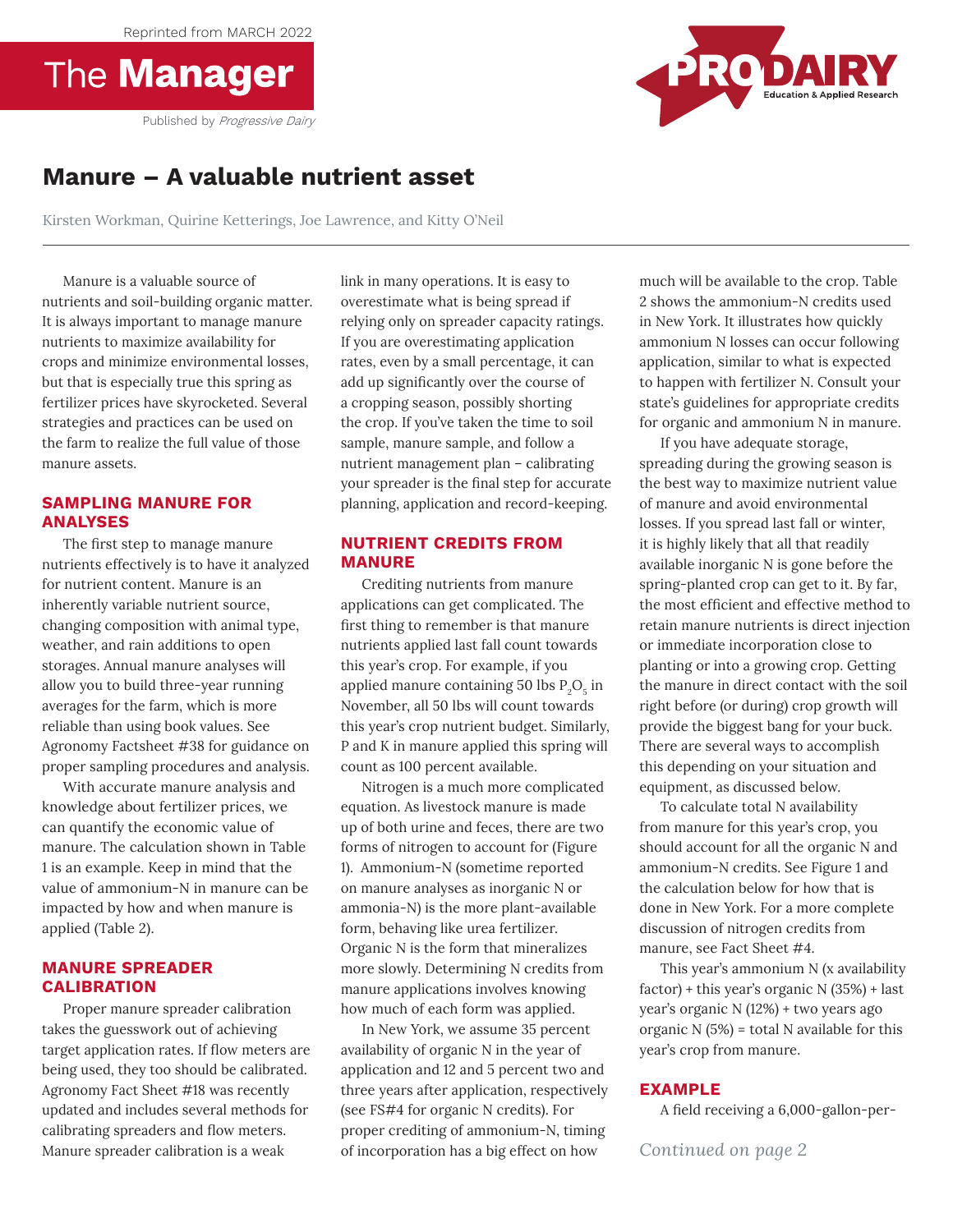

acre manure application for three years in a row would calculate nitrogen credits as follows (using manure nutrient values as shown in Table 1):

# *Manure incorporated within 24 hours of spreading:*

13 lbs ammonium-N (0.65) + 7.3 lbs organic  $(0.35) + 7.3$  lbs organic  $(0.12) +$ 7.3 lbs organic  $(0.05) = 8.5 + 2.6 + 0.9 + 0.4 =$ 12.4 lbs available N/1000 gallons x 6000 gallons = **74 lbs available N**  $^{7,0}$  100 or game (0.00) = 0.0  $^{12}$ 

# *Manure surface applied without incorporation:*

13 lbs ammonium-N $(0) + 7.3$  lbs organic (0.35) + 7.3 lbs organic (0.12) + 7.3 lbs organic  $(0.05) = 0+2.6+0.9+0.4 = 4$  lbs available N/1000 gallons x 6000 gallons = **24 lbs available N**

# **APPLICATION METHOD**

### *Split Applications*

Splitting up manure applications on hay fields is a tried-and-true way of maximizing nutrient use by perennial crops. Multiple smaller applications are more expensive than a single pass but in this economy, it can pencil out. In addition to reducing the need for purchased fertilizers, utilizing manure between hay harvests during the summer can help relieve manure storage capacity limitations, optimize yields, and increase forage quality by keeping protein levels in forages high. There are challenges that need to be considered in this scenario. These include the potential spread of pathogens, notably Johne's disease, and potential feed hygiene issues if manure residue is picked up in subsequent cuttings. This can be managed by the type and rate of manure application along with proper setup of harvest equipment to minimize the pickup of surface debris with the forage.

In corn and other annual crops, spreading in the spring before planting isn't the only option. Recent studies from Ohio State University Extension and elsewhere show that you can topdress corn and cereal grains through

### **FIGURE 1**

Manure N consists of ammonium and organic N. Taken from Agronomy Fact Sheet #4.



## **TABLE 1**

Accurate manure analysis allows for calculation of the economic value of manure (an example). See Agronomy Fact Sheet #61 for specific instructions to perform this analysis.  $\text{P}_\text{2}\text{O}_\text{5}$  and K $_\text{2}$ O equivalents refer to the phosphorus and potassium fertilizer value of the manure.

|                              | <b>Manure Nutrient</b><br>(lbs/1000 gallons) | <b>Manure Value</b><br>$($/1000$ gallons) <sup>a</sup> |
|------------------------------|----------------------------------------------|--------------------------------------------------------|
| Ammonium-N                   | 13.00 <sup>b</sup>                           | \$13.26                                                |
| Organic-N                    | 2.50 <sup>c</sup>                            | \$2.55                                                 |
| $P_2O_{\epsilon}$ equivalent | 7.13                                         | \$5.13                                                 |
| $K2O$ equivalent             | 21.21                                        | \$14.42                                                |
| Total value                  |                                              | \$35.36                                                |
| Total value                  | 10,000 gallons/acre                          | \$353.60/acre                                          |
| Total value                  | 5000-gallon spreader                         | \$176.80/load                                          |
|                              |                                              |                                                        |

a based on typical New York liquid dairy manure and DTN fertilizer prices February 14-18, 2022.  $($ \$1.02, \$0.72 and \$0.68 per pound of N, P<sub>2</sub>O<sub>5</sub> and K<sub>2</sub>O respectively.)

 $b$  assuming 100 percent availability before any losses associated with application method/timing

c assuming 35 percent availability during the season of spreading

emergence and up through the early vegetative stages without damaging the plants, using careful planning. Manure applied as a sidedress in corn showed promise for increased yields and the elimination of nitrogen fertilizers in New York too (Godwin et al., 2018), but such equipment is currently not commercially available.

#### *Incorporation & Injection*

Getting manure in contact with soil as soon as possible is key to conserving nutrients. Choosing the right approach will depend on your crop rotation, equipment, and tillage regime. Incorporation through tillage is simple

# *Continued on page 3*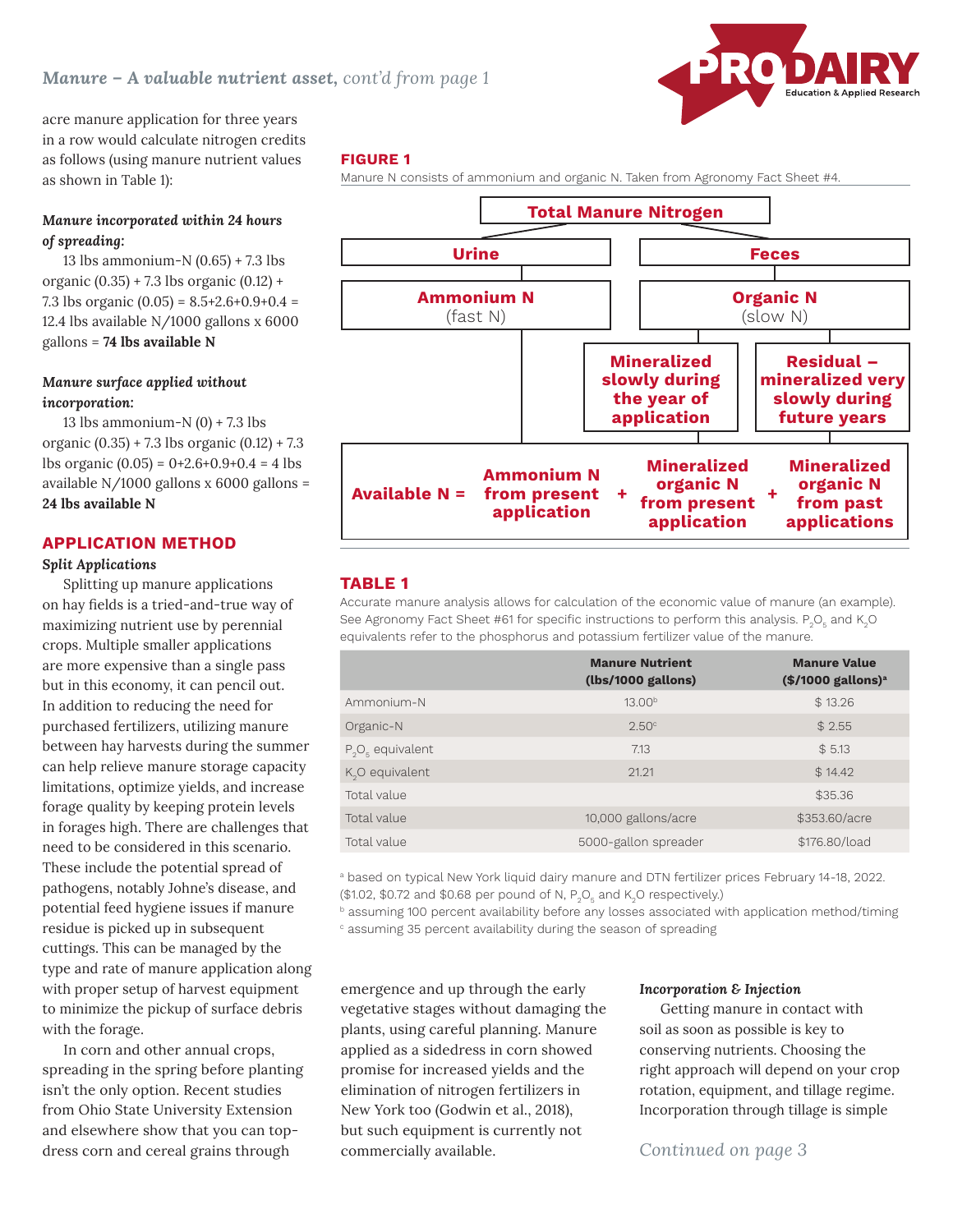

and straightforward in theory. The downside is, in practice it can be difficult to spread manure and incorporate it immediately if the incorporation equipment is not integrated with the manure spreader (i.e., if you need a separate tillage pass). In addition, spring tillage can be tricky, often causing significant compaction and detrimental soil conditions if done when soils are still wet. But with good preparation, adequate labor and tractors available, it can be accomplished by having the tillage tractor follow immediately behind the spreader.

Direct injection is the most efficient method – accomplishing the best nutrient retention and most efficiency for labor, fuel and equipment use. Paired with a drag-hose system, this is a win-win. This combination reduces compaction, increases efficiency, and even helps with neighbor relations (reducing truck traffic and odors associated with spreading). Disc and shank injectors have many different options for setups that can be adjusted for depth, disturbance, and spreading width. They can be mounted directly to tank spreaders or used with a drag hose. Manure injection matches well with reduced and no-till cropping systems. Research looking at direct seeding of corn after manure injection on farms that have improved soil health practices shows that yields can be maintained while eliminating all other field passes between manure application and planting (Battaglia et al., 2021). An intermediate approach is to incorporate manure through shallow tillage but retain surface residue in reduced tillage systems. Previous work in New York using an aerator toolbar in the spring after manure application (and set under maximum angle) showed shallow mixing of soil conserved as much N as a chisel plow, but retained 30 percent more residue at the surface in corn grain systems (Ketterings et al., 2013).

# *Shallow Disc Injection in Perennial Crops*

While injecting and incorporating

# **TABLE 2**

Estimated ammonium losses as affected by manure application method and example ammonium-N credit from a 6,000-gallon-per-acre application based on those losses. Adapted from FS #4 using numbers applicable for New York.

| <b>Manure application method</b> | <b>Percent ammonium</b><br>remaining | Lbs/acre ammonium-N<br>available |
|----------------------------------|--------------------------------------|----------------------------------|
| Injected during growing season   | 100%                                 | 80                               |
| Incorporated within 1 day        | 65%                                  | 52                               |
| Incorporated within 2 days       | 53%                                  | 42                               |
| Incorporated within 3 days       | 41%                                  | 33                               |
| Incorporated within 4 days       | 29%                                  | 23                               |
| Incorporated within 5 days       | 17%                                  | 14                               |
| No conservation or fall injected | O%                                   | 0                                |

manure in annually cropped fields is common, it is more complicated in perennial hay fields. Until recently the options were to spread on the surface and accept significant ammonium-N loss, as well as risk of P losses (and higher P-Index scores); or inject using equipment that was designed for annually cropped fields that could damage the stand and create conditions difficult for subsequent harvest operations. Newer shallow disc injection technology has allowed direct injection in perennial grasses and alfalfa without those disadvantages. Initial concerns about the discs damaging alfalfa crowns and negatively impacting yields have proven unfounded. Yield response of older grass and alfalfa stands to these manure applications was positive, while newer high-yielding alfalfa stands were not impacted (Sadeghpour, et.al. 2017).

#### **MANURE ADDITIVES**

Several commercially available products are designed to increase availability or preserve manure nutrients. Many of them also purport to prevent crusting and reduce odors associated with spreading. Before investing in these products, it is important to understand which conditions they are designed to work in and what potential problems they

may mitigate. In the end, the best bet is to apply manure at agronomic rates to growing crops with good soil health and nutrient management strategies.

### **ADDITIONAL BENEFITS**

Sound manure management has benefits beyond good nutrient stewardship.

 $\bullet$  Maximizing N efficiency allows lower rates of manure per acre, which can mean spreading manure nutrients across more fields, reducing the need for fertilizer across the farm. the farm.

• Injection or timely incorporation of manure not only maximizes nutrient retention, but will lower P-indices dramatically, allowing more flexibility in choosing which fields receive manure. mantic not only maximizes huttie

• Similarly, applying manure during Similarly, applying manure during the growing the growing season and in split applications will allow for lower P-indices and address risk in highnitrate-leaching soils.

• Many of the practices outlined in this article are also aligned with reducing the odors associated with manure spreading. This along with drag hose applications can help with neighbor relations, decreasing the off-farm 'nuisance' factors of odor and manure tanks on the road.

• Whole farm nutrient balances will where farm hun

*Continued on page 4*